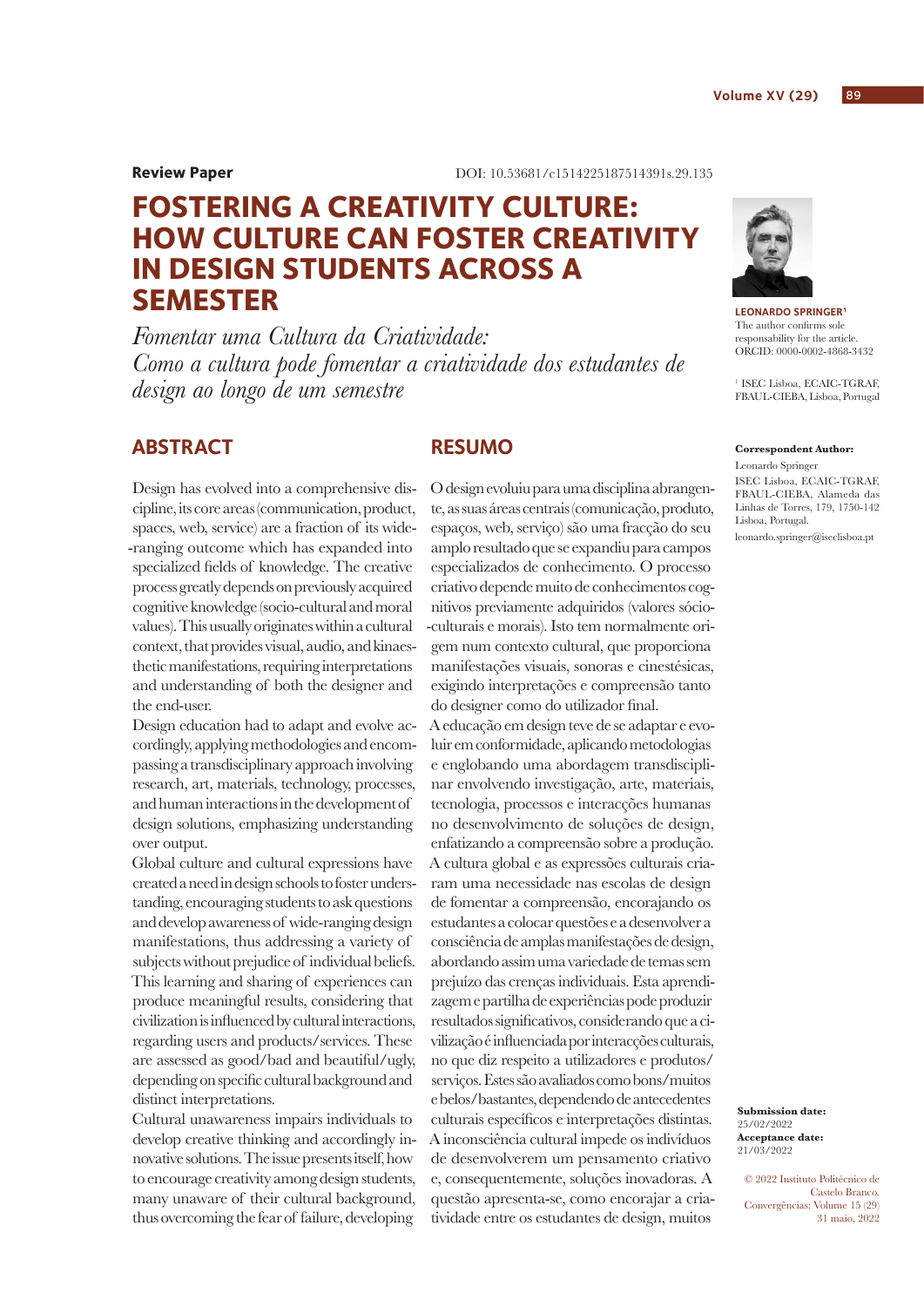curiosity, applying research methodologies, and engaging in discussions that foster a mindfulness about design.

inconscientes do seu passado cultural, superando assim o medo do fracasso, desenvolvendo a curiosidade, aplicando metodologias de investigação, e envolvendo-se em discussões que fomentam uma atitude atenta ao design.

### **PALAVRAS-CHAVE**

Criatividade, Consciência Cultural, Pensamento de Design, Inovação, Educação

### **KEYWORDS**

Creativity, Cultural Awareness, Design Thinking, Innovation, Education

# **1. INTRODUCTION**

In early 2020, the coronavirus pandemic disrupted the learning process of more than 1.6 billion students worldwide. Higher education organizations reacted and promptly adapted, in what otherwise would have been a time-consuming process. The learning transition from classroom to on-line happened in months as digital technologies were integrated into both in-person and remote classrooms. [9]

In a changing global world, a flexible and creative mindset are essential skills for learning and generating valuable ideas. This requires exploring problems with an open mind, establishing connections, learning from mistakes, and exploring new opportunities. Nowadays, employers consider not only skillful candidates but also those that show emotional intelligence, learnability, creativity, culture, resilience, empathy, and integrity, attributes that universities seldom foster and look for in admissions. The understanding of the interrelationship between formal considerations of shape, colour, organisation, composition, and cultural signposts embedded in graphic communication is the soul of successful and effective approaches to design.[10]

"I believe EQ (Emotional Intelligence) and Growth mindset are among the top consideration, as well as integrity! Agree that most of these are not taught explicitly in school! Skills are less important in the future as AI and robotic can replace many labors, so creative problem solving and critical thinking + communication will become more important skills" (2021, Justin Tsui - Lean Startup & Business Innovation Consultant – Hong Kong) [12]

Culture in the broad sense encompasses multiple forms and manifestations (art, architecture, dance, design, cinema, entertainment, fashion, gastronomy, history, luxury, literature, music, theatre, technology, photography, etc.) and represents considerably much more than a simple trend, it is usually considered to be the uppermost form of representation of society. Creative inspiration arises from multiple areas of knowledge, it is an ongoing understanding and reinterpretation process that nourishes on culture.

Economists consider creativity to be essential in the recombination of different elements to produce emerging technologies, new products, thus generating economic growth. [4]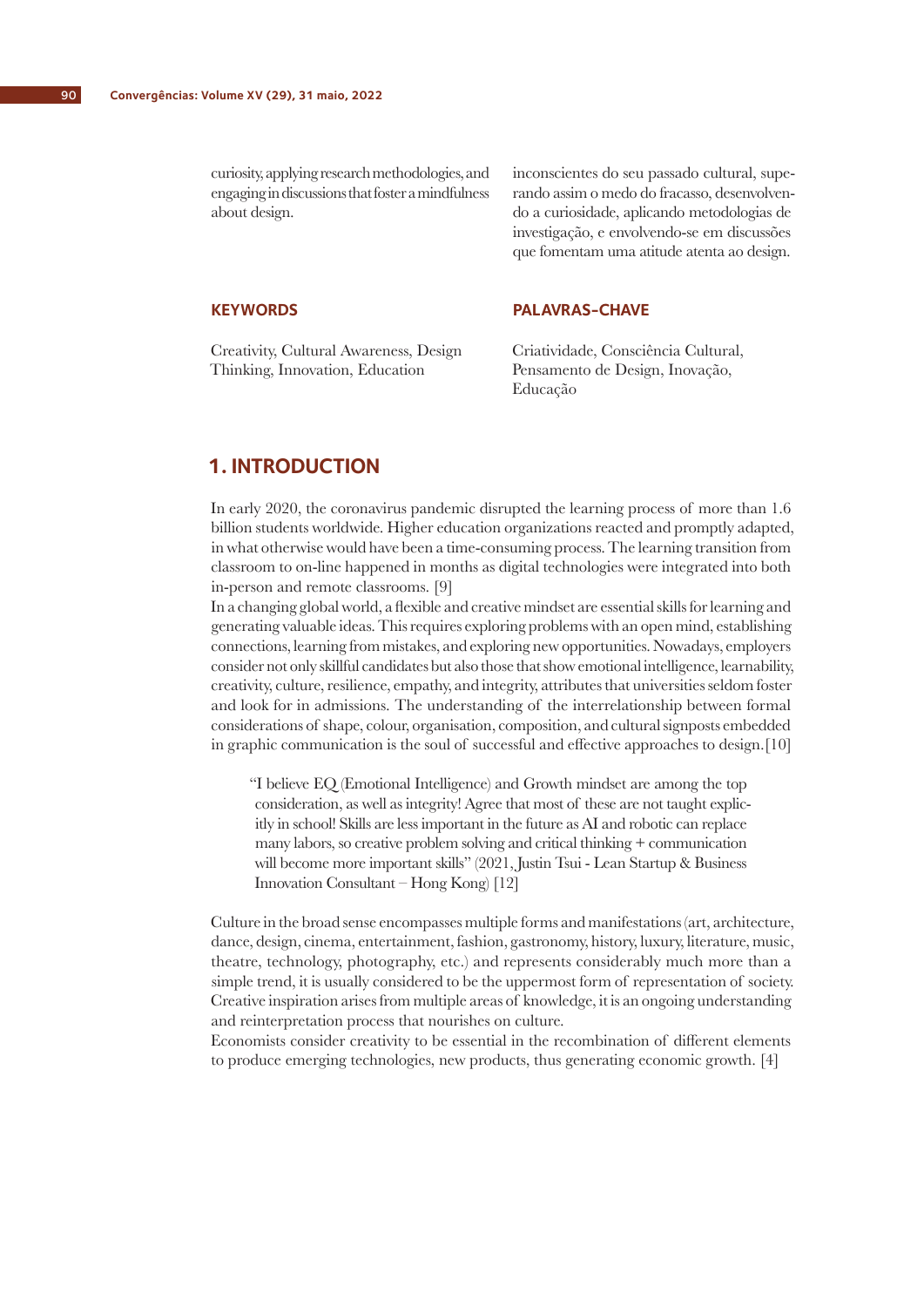# Top 10 skills

#### 2020 in

- $1.$ **Complex Problem Solving**
- 2. **Critical Thinking**
- 3. Creativity
- **People Management** 4
- 5. **Coordinating with Others**
- $\epsilon$ **Emotional Intelligence**
- $\overline{7}$ . **Judgment and Decision Making**
- 8. **Service Orientation**
- 9. Negotiation
- 10. **Cognitive Flexibility**

# in 2015

- $1.$ **Complex Problem Solving**
- $2.$ Coordinating with Others
- 3. People Management
- 4. **Critical Thinking**
- 5. Negotiation
- 6. **Quality Control** 7.
	- Service Orientation
- 8. Judgment and Decision Making
- 9. **Active Listening**
- $10.$ Creativity





**Fig.1** *source: Future of Jobs Report, World Economic Forum*

# **2. CREATIVE PROCESS**

Creativity is a cognitive and rational process that depends on previous learnings, addressing the practice of creating new products, services, and customer experiences as a science [6], this requires that an individual uses reasoning (analyzing, combining, synthesizing, articulating), to attain a solution. It is an ongoing process that involves emotional intelligence, learning, understanding, and experimentation that nourishes on cultures, art, history, technology, sociology, cuisine, connections, insights, listening to elders, acknowledging traditions, nurturing side projects, observing people, playing, empathizing with problems, examining available resources, adapting existing solutions, experimenting and evaluating, making mistakes, reflecting, taking notes, drawing on paper, sleeping on it, laughing, being flexible, synthesizing and above all thinking.[10]

"Creativity can solve almost any problem" (2012 - George Lois) [7]

Furthermore, traveling and cultural engagement also offers the occasion for an immersive experience, characteristic of unique destinations and dissimilar civilizations, crucial for an individual and mental development. Then again, reading and listening (books, articles, images, sounds, music) allows the assimilation of distinct learnings, fostering imagination and additionally creating a new mindset, that encompasses the individual's cultural and cognitive background, creating a new perception of reality. One can summarize the creative process as:

## **something +** *something different***' = something new with additional value.**

Creative skills can be built by observing beyond the obvious, making connections and nurturing ideas. Creativity, like any other skill improves with practice [8]. During two semesters in the *creativity and innovation atelier* at ISEC Lisboa, undergraduate students developed creative skills using several design thinking methodologies [2], in project-based learning assignments to devise solutions, allowing students to share and learn from each other. The following methodologies were applied to spur student's creativity: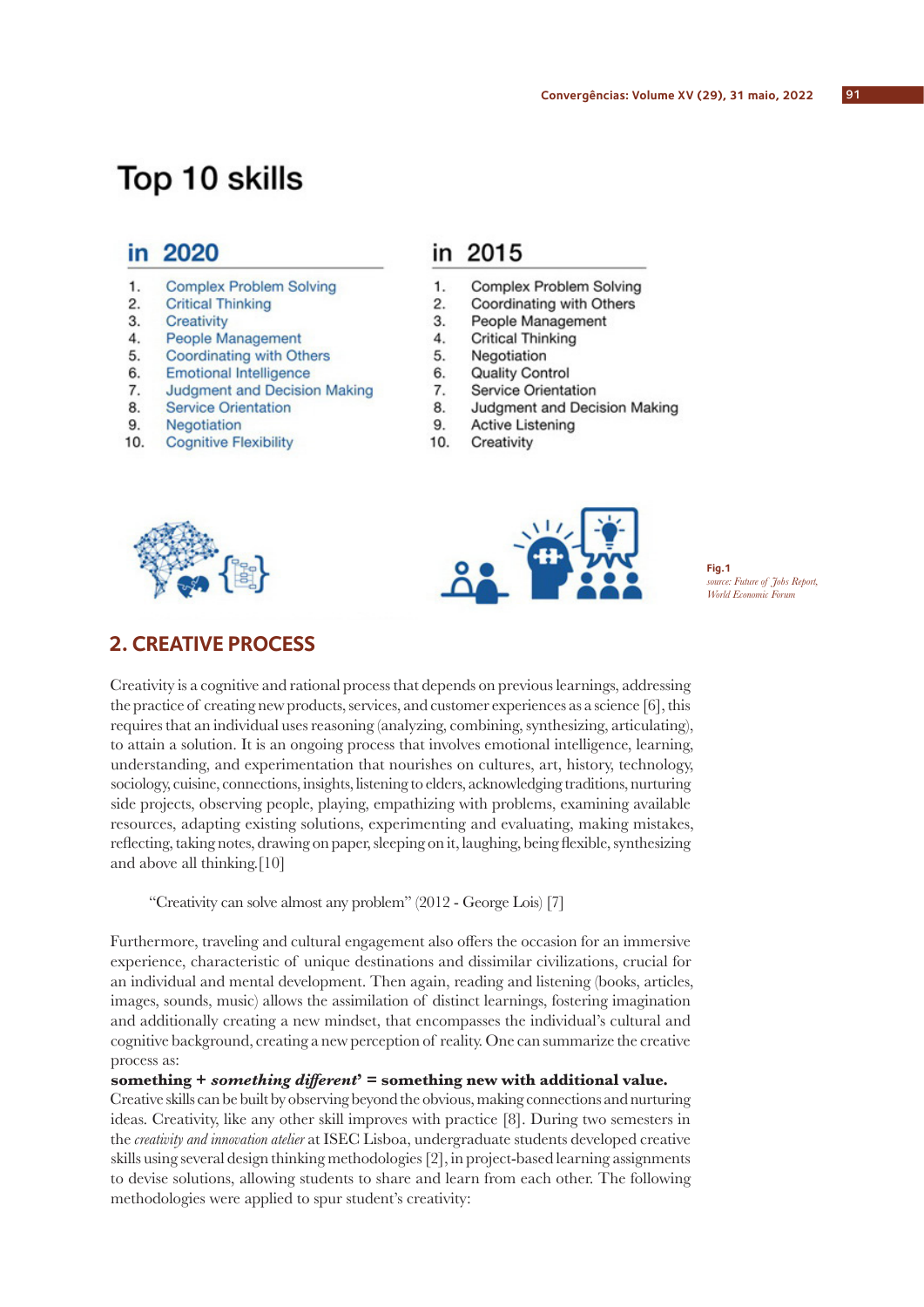- 1. Sketching and drawing to improve mental fluency and visual literacy
- 2. Creative writing (3-5 topics and write a small story/advertising)
- 3. Brainstorming: how to generate ideas (20 min.; write down and do not criticize)
- 4. Design Process: Understand Define Ideate Prototype Refine (Form, Function, Meaning, Value, Sustainability) - Test (Details, Clear, Specific, Standard)
- 5. SCAMPER: Substitute; Combine; Adapt; Magnify; Modify; Put to other uses; Eliminate; Rearrange
- 6. Google Design Sprint: Understand Define, Diverge Decide, Prototype Validate
- 7. 5W1H: Who; What; When; Where; Why; How
- 8. Thinking outside the Box (9-dot problem 4lines, 16-dot problem 6 lines)



**Fig.2** Thinking outside the Box

- 9-dot problem "Join the 9 points with 4 straight lines without lifting the pen from the paper (there are 4 possible solutions)" this exercise assumes that students have no internet access and use a pencil and paper to solve the problem. *Source: the author*

> Students applied the above-mentioned creative techniques, including the 9-dot problem [5] a 10-minute individual class assignment, towards the development of individuals and group skills in creative thinking, providing the following statements:

"Creativity classes were quite interesting, from start to finish. I can say it was an out of the box class where students were able to express all their idea's. At first, we were afraid to share ideas for fear of judgment, but we all learned brainstorming, and from then onwards everyone wanted to participate and share their ideas. The teacher showed us several different movies, documentaries, photos that showed different perspectives, trying to develop our reasoning, break out of our previous mindset. Class was the place where we could say the strangest thing, and atypical comments were valid. In my opinion, it was a dynamic and interesting class that made me see the world in a different way, where all ideas have a place." (2021. Carolina Barros)

"At first didn't get why we had to have this class because I thought I was already comfortable with some of my crazy ideas and sharing it with others. However, I realized that the teacher was helpful developing my mindset, and if now I have no problem talking about my ideas it is because of that class. At first some exercises were a little hard because we were shy, and I think that most of us felt that our ideas were not good enough or even a little stupid, the teacher then said a thing that stuck my mind "There are no right or wrong ideas". That meant a lot, and it changed the way l see things now." (2021. Ana Leite)

"The Creativity and Innovation Classes were a big surprise for me. I had a teacher who made us think and not take things for granted. He always asked us to get out of our comfort zone and think outside the box. I learned that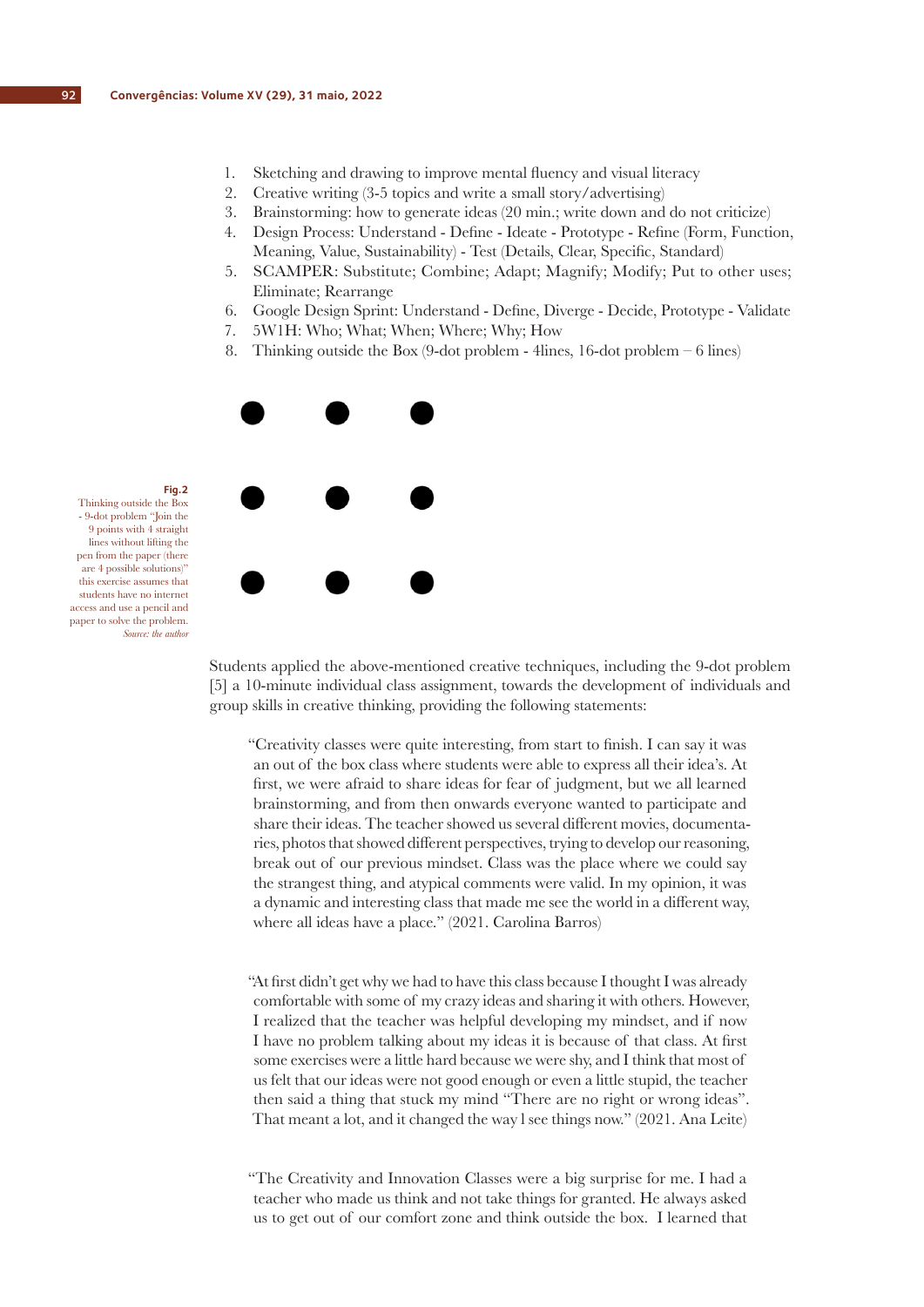an idea is not right or wrong, it all depends on how we see a situation. That we must open our horizons because that is the only way to grow. Mr. Springer tried to show us different realities, and that we should be attentive to the needs of others. That we should not only look at ourselves. We are part of a society and a globalized world. Everything is possible if you dedicate time and work to accomplish something." (2021. Ondina Marques)

"On my first semester in Digital Marketing, I attended the Creativity and Innovation class, making me feel awkwardly. The proposed essays required us to work our creativity to develop a mindset, teaching us to solve future problems. Specific techniques proved very useful to solve the assignments, such as SMART (Specific Purpose, Measurable, Achievable, Realistic, Timely) useful to develop our final project, and the acronym 5W's (Who, What, Where, When, Why) which I used to create a timeless product exclusively for women. It also taught me that history and context are vital, the additional references acquired helped understand innovation. I regard this class fundamental, where one has to continually think marketing professionals." (2021. Tiago Carvalho)

"Prof. Springer Creativity and Innovation class provided tools to think out of the box, cultivating knowledge by means of different exercises and not discarding any ideas. We used methods like KISSS (Keep It Short, Simple & Systematic), SMART, SCAMPER and Brainstorming, to enhance creative skills. We viewed movies, considering the message, and what becomes human psychology, and further implemented creating advertising and a concept. I believe the class was very useful." (2021. Diogo Vales)

Providing real-time observations and insights is essential to stimulate students with diverse visual culture manifestations, using on-line and face-to-face active methodologies. These creative and immersive experiences allow students to overcome cognitive barriers and to better develop a creative approach addressing issues, applying methodologies onto assignments, ultimately encouraging innovation.

In complex socio-economic environments subjects such as innovation, sustainability, ethics, represent issues that require not only creativity but also understanding and empathy for human condition. Together with creativity, design engages in transformation, decoding meanings, establishing connections, generating interpretations, creating meaning, and delivering solutions in specific contexts. This requires not only a broad range of inputs and inspirations, pointing key factors, but also knowledge and decision management, assuming responsibility for outcomes. One can summarize creative development with:

- 1. Curiosity on all subjects (observation, listening, understanding)
- 2. Empathy for users (holistic approach)
- 3. Sense of reality (common sense)
- 4. Reasoning and understanding (analyzing, combining, synthesizing, articulating)

"Progress is impossible without change, and those who cannot change their minds cannot change anything." (1944 - George Bernard Shaw) [1]

Any future scenario is uncertain and everchanging. Even so, higher education institutions should prepare students to adapt, encourage resilience, create solutions, and overcome the complex challenges of our times. Students without a clear objective in their present learnings, will endure frustration and hardship in the future, individual outcomes depend on various factors, still preparation is paramount. Higher education institutions shape individual character, whether consciously or unconsciously, consequently fostering humanity.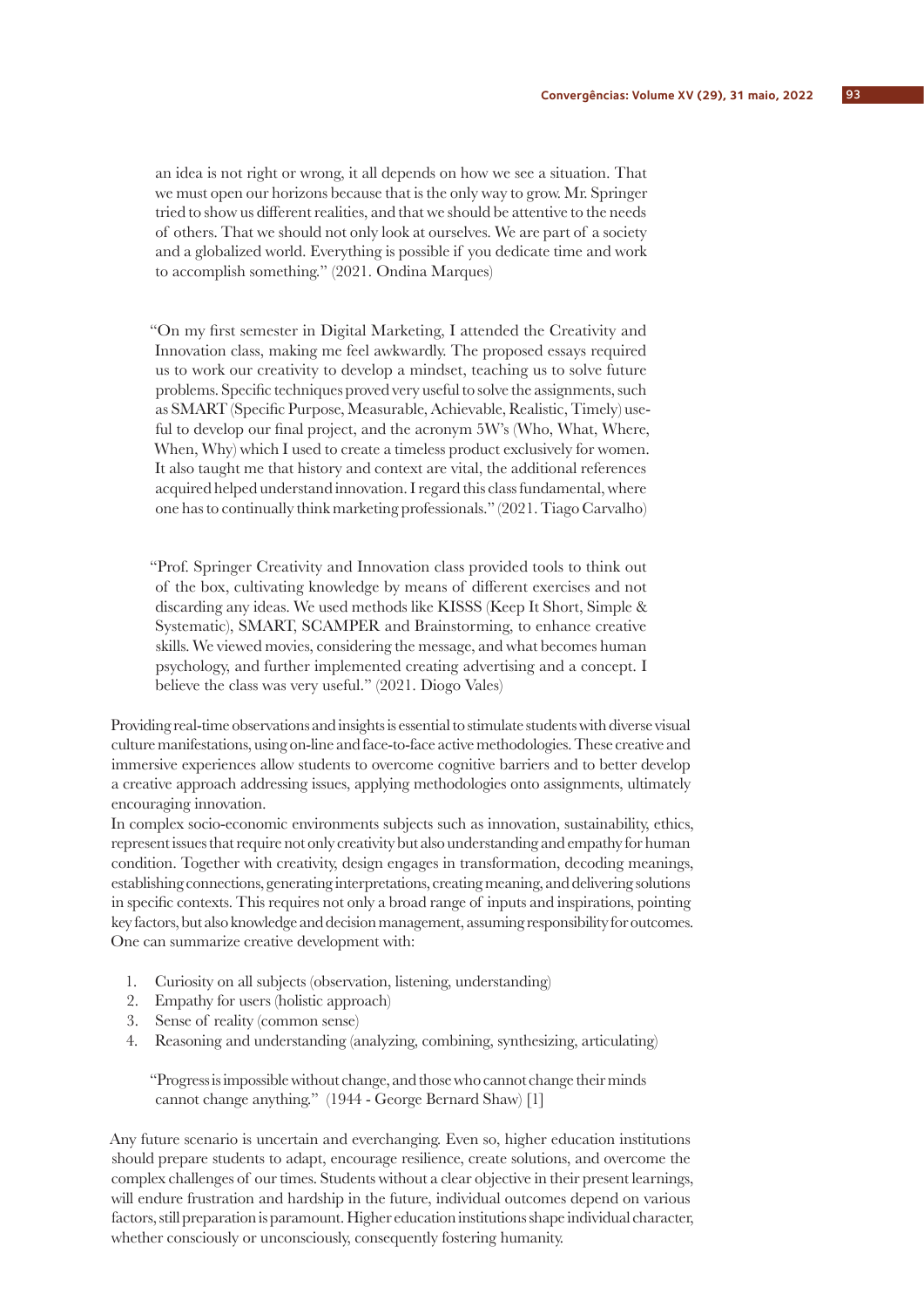## **3. CONCLUSIONS**

The current global context, where uncertainty, complexity, and ambiguity present challenges but also opportunities to develop, adjust and overcome socio-cultural issues with innovative methodologies, sometimes considered beforehand unachievable. Nowadays, both design and creativity engage in transdisciplinary and cross-cultural collaborations towards sustainable solutions, harvesting technology and overcoming distinct issues without compromising ethical considerations for the benefit of humanity.

Any creative culture depends on an individual awareness, encouraging multiple areas of knowledge and constant cognitive stimulation. A creative person is one that transforms acquired cultural perceptions, analyzing, combining, synthesizing, articulating, and consequently creating new perceptions, thus producing a new something with added value. Quite often, a playful persona with a curious mindset, well informed in various subjects, resilient, with a broad understanding on multiple subjects and an eye for detail can create.

Design students should learn by doing, experimenting, taking on complex tasks, evaluate data, understand socio-economical constraints, identifying issues, and creating opportunities to improve a given topic in a holistic manner. Educators should motivate students to develop their creative potential [3], delivering access to resources, battling apathy and inattentional blindness, encouraging understanding and exploration of technologies, but above all developing skills and resilience to overcome future issues.

The ability to observe, interpret, recognize, understand, and create images, objects, and symbols allows the development of mental flexibility and an overall visual and kinesthetic literacy [13]. Then again, individual cognition and the ability to combine different subjects, creates new meanings using imagination and expressing ideas on a given context, allowing the creative mind to grow.

## **ACKNOWLEDGMENTS**

This paper was presented at the 6th CIDAG | International Conference on Design and Graphic Arts, which took place on 20, 21 and 22 October 2021, and was organised by ISEC Lisboa - Instituto Superior de Educação e Ciências and Instituto Politécnico de Tomar.

## **BIBLIOGRAPHIC REFERENCES**

- 1. Bernard Shaw, G. (1944) Everybody's political what's what? Constable & Co. Ltd.
- 2. Curedale, R. (2013). Design Thinking Pocket Guide. Design Community College Inc.
- 3. Freedman, K. (2003) Teaching Visual Culture: Curriculum, Aesthetics, and the Social Life of Art*.* Teachers College Press, Columbia University.
- 4. Gray, A. (2016) *The 10 skills you need to thrive in the Fourth Industrial Revolution*. https:// www.weforum.org/agenda/2016/01/the-10-skills-you-need-to-thrive-in-the-fourthindustrial-revolution/
- *5. History of the Nine Dot Problem.* (2016) https://www.artofplay.com/blogs/articles/historyof-the-nine-dot-problem
- 6. Kumar, V. (2013). 101 Design Methods: A Structured Approach for Driving Innovation in Your Organization*.* John Wiley & Sons.
- 7. Lois, G. (2012) Damn Good Advice (For People with Talent!): How to Unleash Your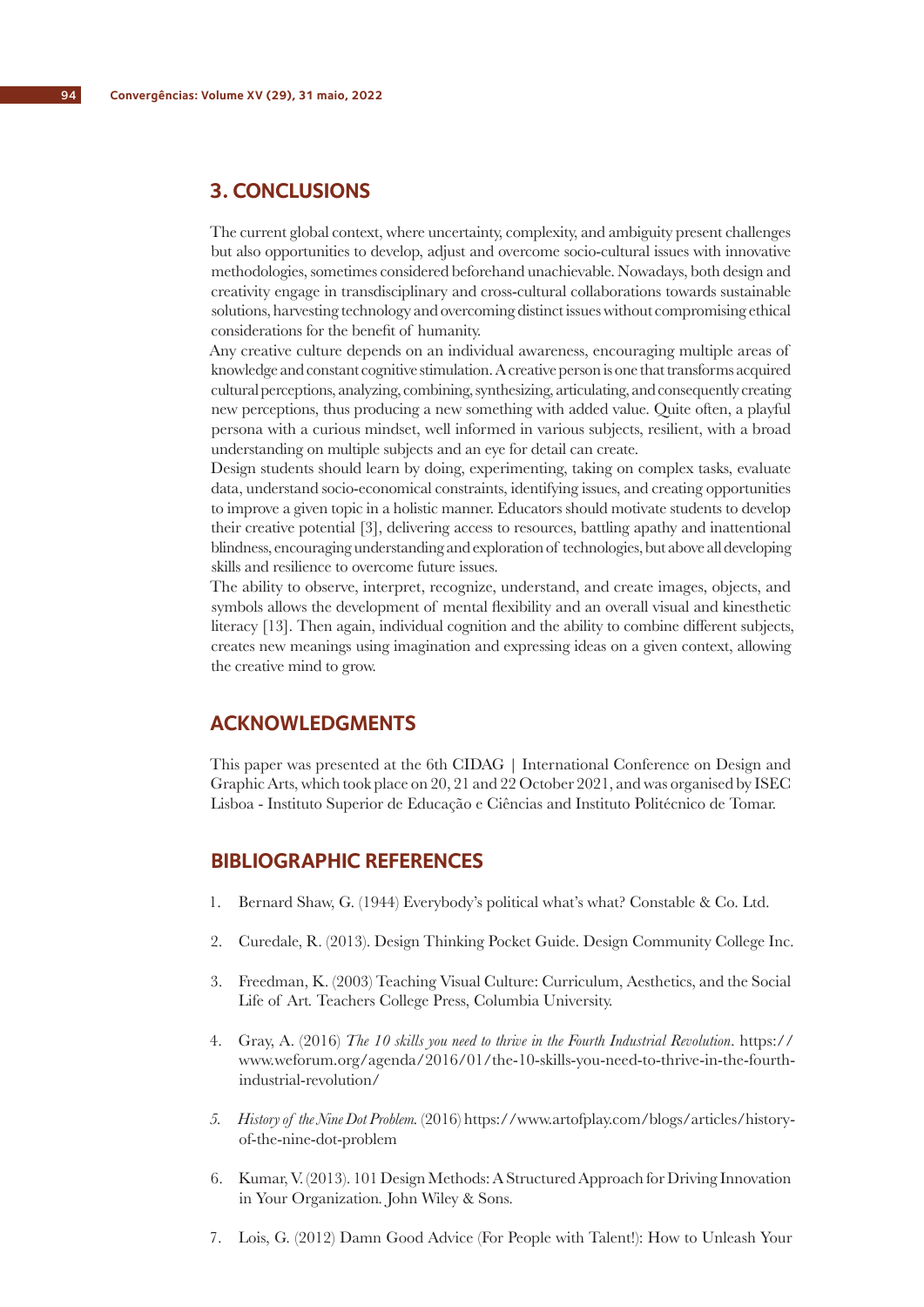Creative Potential by America's Master Communicator. Phaidon

- 8. Lupton, Ellen (2011) Graphic Design Thinking: Beyond Brainstorming. Princeton Architectural Press.
- 9. Microsoft Education Harvard Business Review Analytic Services (2020) *The Class of Covid-19, Lessons of Today and Learning for Tomorrow*. https://hbr.org/resources/pdfs/ comm/microsoft/TheClassofCovid-19.pdf
- 10. Nobel, I. & Bestley, R. (2016)*.* Visual Research, an introduction to research methods in graphic Design. 3rd Edition. Bloomsbury Publishing PLC.
- 11. Springer, L. (2020). The Little Book for Creative Inspiration. Amazon Publishing.
- 12. Tsui, J. (2021) https://justintsui.com/
- 13. Walker, Rob. (2019) The art of noticing. Rediscover what really matters to you. Ebury Press.

## **Reference According to APA Style, 7th edition:**

Springer, L. (2022). Fostering a Creativity Culture: How culture can foster creativity in design students across a semester. *Convergências -Revista de Investigação e Ensino das Artes,* VOL XV (29), 89-95. https://doi.org/10.53681/c1514225187514391s.29.135